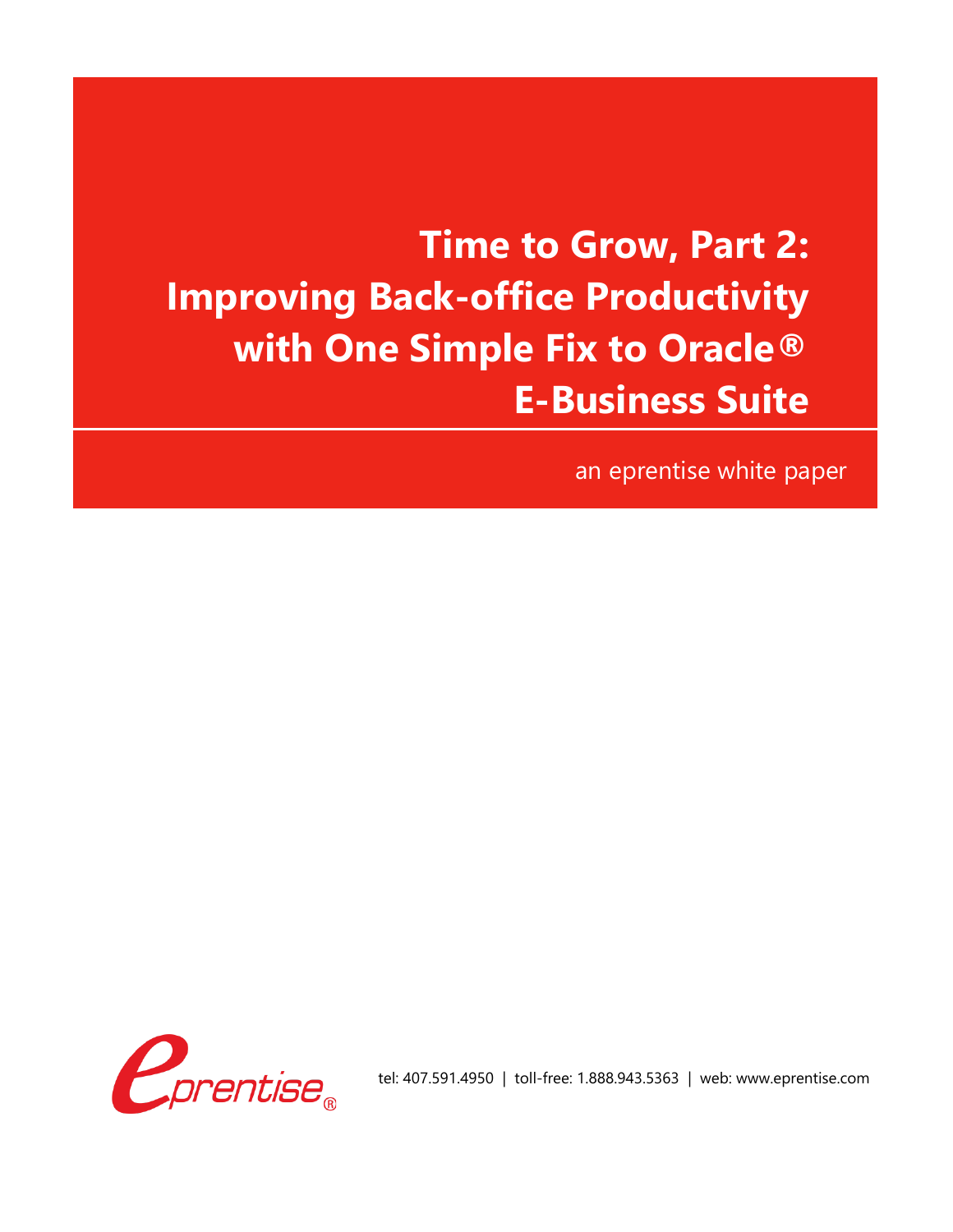Time to Grow, Part 2: Improving Back-office Productivity with One Simple Fix to Oracle® E-Business Suite

Author: Helene Abrams www.eprentise.com

*© 2022 eprentise, LLC. All rights reserved.*

*eprentise, FlexField Express and FlexField are registered trademarks of eprentise, LLC.*

*Oracle is a registered trademark of Oracle Corporation. All other company or product names are used for identification only and may be trademarks of their respective owners.*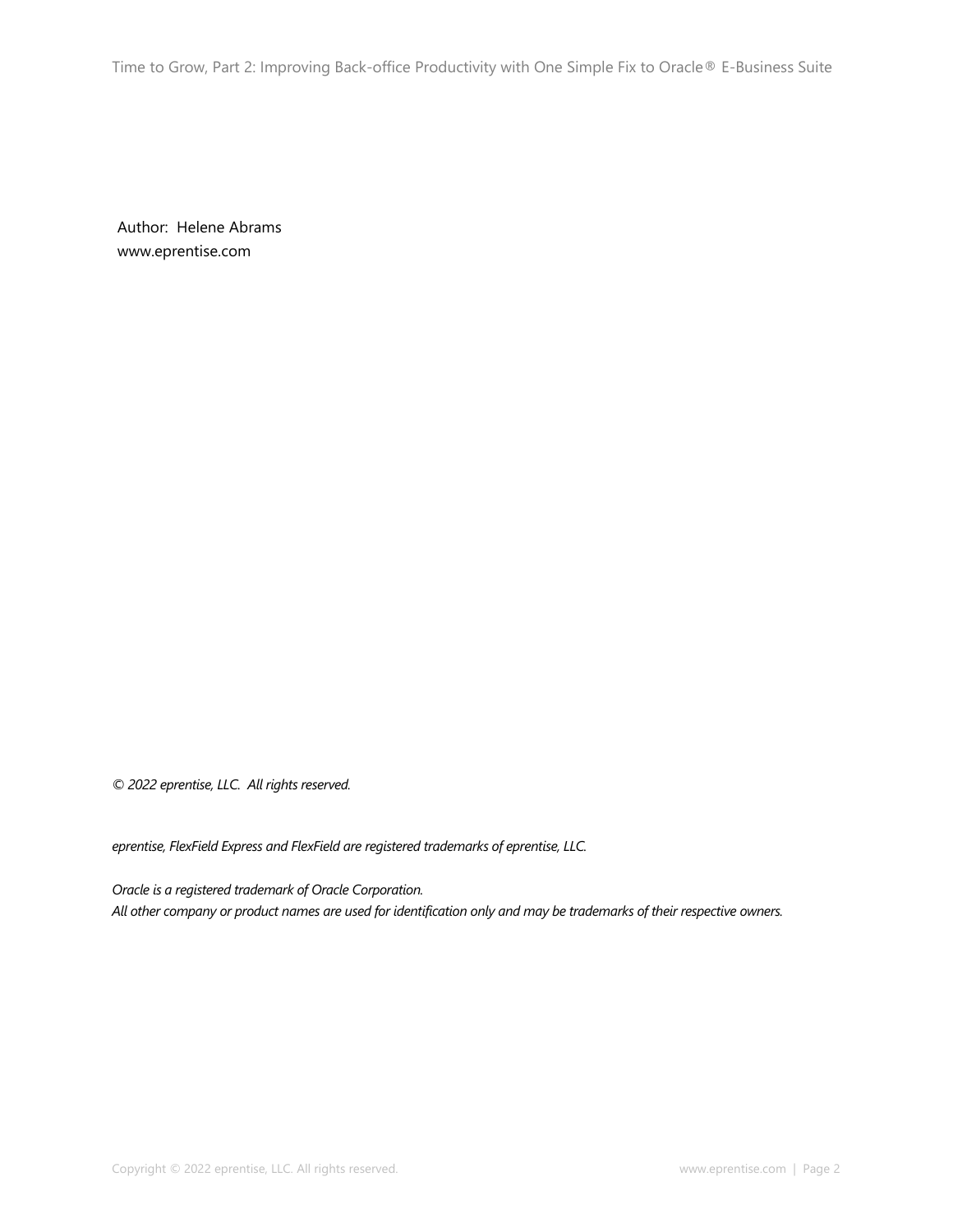In Time to [Grow](https://www.eprentise.com/wp-content/uploads/TimetoGrowPt1.pdf) Part I we reviewed some of the conditions that would indicate that organizations can improve the productivity of back-office services by consolidating Oracle® E-Business Suite (EBS) instances and establishing shared services organizations for finance, accounting, payables, receivables, and purchasing. Although the cost savings may be significant, the undertaking may be daunting for some organizations. Not only will the data in EBS instances need to be merged but organizations will also have to reengineer business processes. Although the concept of consolidating EBS instances alone may have been daunting, with today's availability of software like eprentise® Consolidation software that automates the consolidation process, reduces the time to production, and eliminates the need for costly consultants, undertaking an EBS consolidation is much more feasible.

Nevertheless, organizations would still be faced with the complex task of reengineering business processes and physically consolidating (or digitizing) organizations (the HR and political side of the consolidation project), which may not always be feasible.

Still, CIO's and CFO's can squeeze more productivity from their back-office operations by applying one simple, low-cost change to all of their Oracle EBS instances: adopting a single Chart of Accounts (COA) for all legal entities and ledgers, regardless of their physical or virtual location.

During the initial implementation of Oracle EBS, organizations designed COAs that reflected the existing regulatory regimes and the way they did business at the time. After the initial implementation, which was a monumental project in itself, the business environment changed. Organizations may have acquired new companies, added new product lines, or entered global markets with new localized regulatory requirements. Over time, new regulatory regimes emerged (Sarbanes-Oxley Section 404, HIPAA privacy, ITIL, IFRS, J-SOX, Graham-Leach-Bliley, changes in GAAP rules, etc.) and with them new ways of doing business: added transparency, increased security, and so on.

As organizations grew, changed, and adapted to changing regulatory requirements, they also outgrew the original COA design. Organizations dealt with the growth by either implementing additional EBS instances, creating additional ledgers, or setting up new legal entities to accommodate the new parts of their businesses. In some of these cases, current COAs became obsolete, running out of room to meaningfully track financial transactions. Accountants were forced to code transactions to accounts that were out of range and didn't make much business sense, creating an unintuitive COA that required much more time when entering transactions and creating journal entries. In the worst cases, companies created additional COAs to compensate, defining the new COAs with different segments and values than the original. This caused finance teams to rely on spreadsheets and other offline workarounds to manually map accounts between the COAs for financial consolidation during each period-end close – a painful, error-prone, and time-consuming task.

By adopting a single Chart of Accounts, regardless of EBS release version, organizations can standardize accounting practices, restructure transactions to accurately reflect changes in their businesses, and improve the accuracy and speed of reporting by reducing the use of spreadsheets and maintenance of cross validation rules. Period-end reporting becomes streamlined and efficient. Routine tasks that may have taken over a month can be reduced to days. Perhaps most importantly, business users will be able to run their own real-time reports, accessing data when they need to without relying on finance or IT teams.